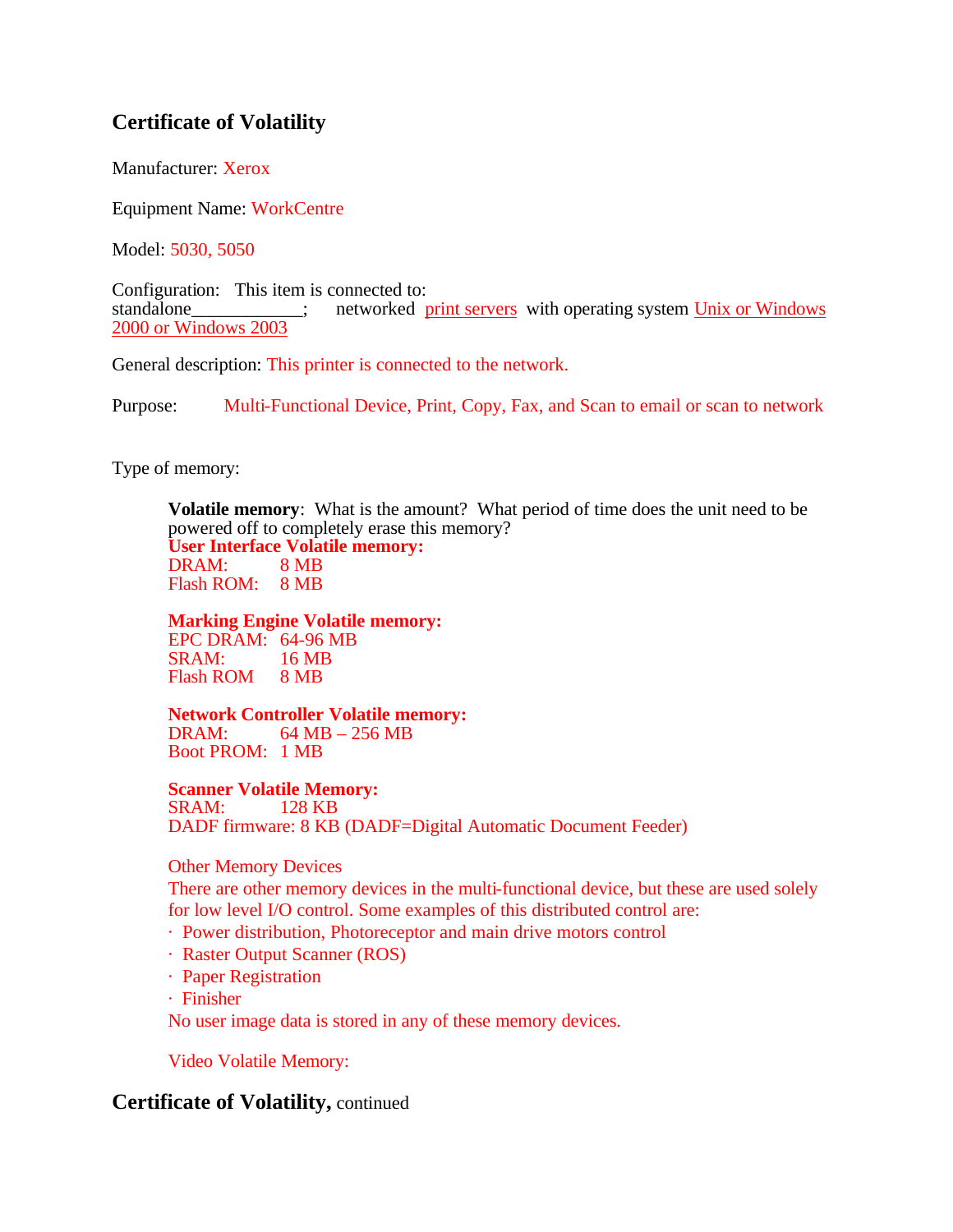There are also a number of RAM buffers in the video path that are used for image manipulation (Reduce/Enlarge, etc.), and all have no data retention capability. When power is removed all data is lost. These buffers are typically built into the ASICs.

Typical bleed down time for all volatile memory is 10 seconds.

### **Non-Volatile Memory**:

1. **Type:** What type(s) of non-volatile memory are included, EPROM, EEPROM, Flash memory, NVRAM, and battery backed, etc. (fill in)

**Marking Engine Non-Volatile Memory:** NVRAM 32 KB / 128 KB, battery back-up

**Network Controller Non-Volatile Memory:** NVRAM: 32 KB

- 2. **Accessibility:** Is it accessible by accidental/intentional keystroke, or software malfunction? **No.** However, the login system administrator or service technician (via diagnostic operation) may adjust certain machine operational parameters. User data is never accessible.
- 3. If "YES, it **is** accessible, describe location and purpose.

Purpose: typical uses for non-volatile memory location are system identification number and system configuration, boot, and initialization parameters, for example (battery-backed NVRAM on SUNs); put in for future design needs, internal depot repair, clock circuit, "nice" to have, or to flag unauthorized software, etc.

If "NO", it is not accessible,  $X$  (Check here).

- 4. *Required memory:* Is device needed for normal operation, i.e. required for this processing period? All memory listed is required for normal operation.
- 5. *Removal consequences:* If device memory chip is erased, what impact will this have on operation and normal function of device?

Example: If the SUN is turned on without this means of checking for the authorized configuration, the system will not boot and therefore the data cannot be processed per the standard Practice Procedure (SPP).

ROM/PROM memory device content is required and essential for operation and normal function of the device. Loss would render the device inoperable.

ROM/PROM memory, as stated above, never contains user data. This memory is never overwritten or erased during normal operation.

DRAM/SRAM memory processes user data. DRAM/SRAM is overwritten with test data at each power off and power on cycle.